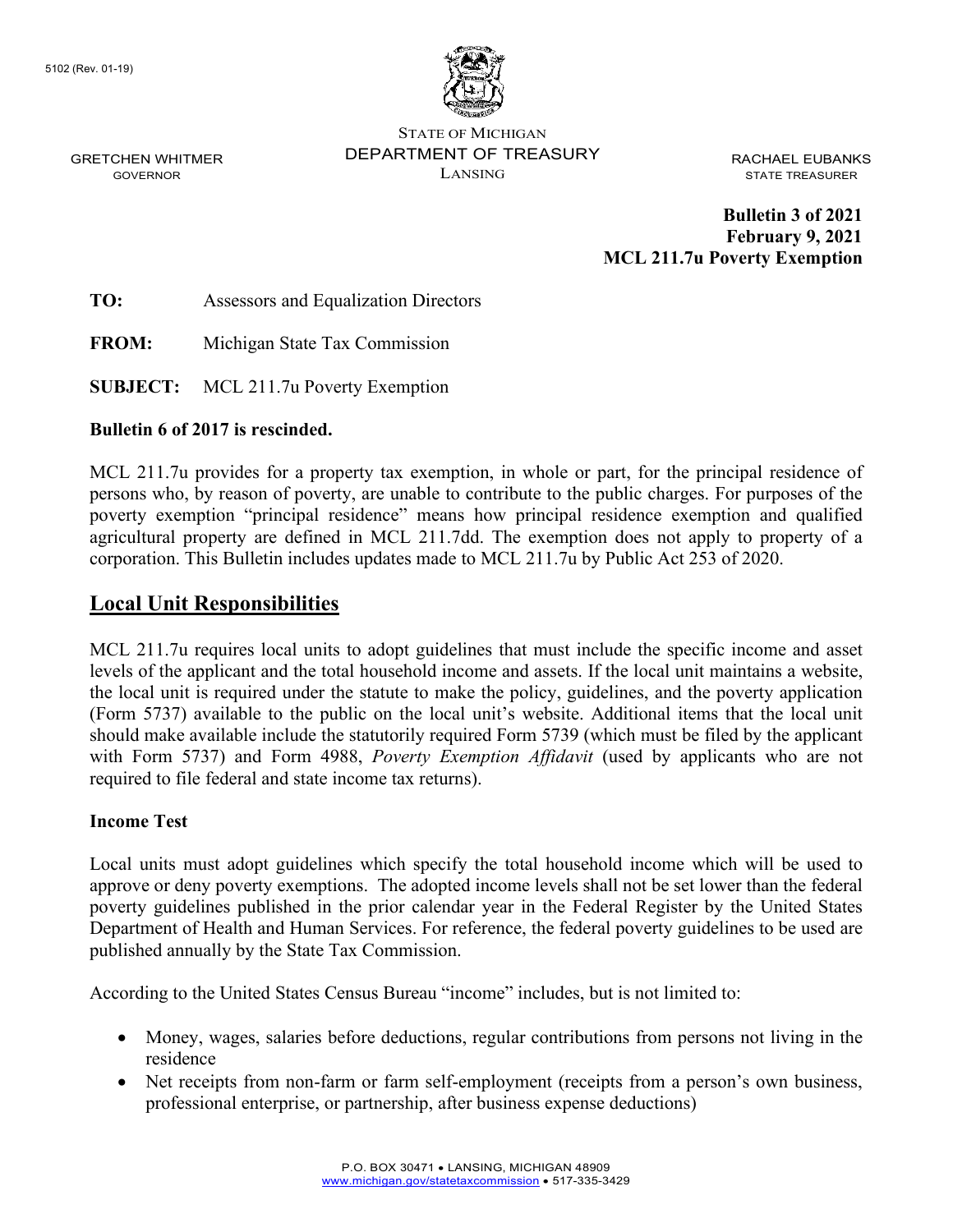• Regular payments from social security, railroad retirement, unemployment, worker's compensation, veteran's payments, public assistance, supplemental security income (SSI)

- Alimony, child support, military family allotments
- Private and governmental retirement and disability pensions, regular insurance, annuity payments
- College or university scholarships, grants, fellowships, assistantships
- Dividends, interest, and net income from rentals, royalties, estates, trusts, gambling or lottery winnings

The Michigan homestead property tax credit **cannot** be considered as income for purposes of the poverty exemption. (*Ferrero v Walton Twp, Court of Appeals No. 302221).*

## **Asset Test**

The local unit guidelines must include an asset test. This asset test must clearly state the maximum value of all assets allowable to be eligible for the poverty exemption. This means that the guidelines must state a total dollar amount and the value of all assets cannot exceed that total dollar amount.

The purpose of an asset test is to determine the resources available: cash, fixed assets or other property that could be converted to cash and used to pay property taxes in the year the poverty exemption is filed. The local unit asset test **cannot** include the value of the principal residence (*Robert Taylor v Sherman Twp, MTT Docket No. 236230*).

The local unit should require that applicants provide a list of all assets when applying for a poverty exemption. The State Tax Commission is providing the following list of assets that may be included in the local unit asset test (this is not an exhaustive list and is provided as examples of what may be considered as assets):

- A second home, land, vehicles
- Recreational vehicles such as campers, motor-homes, boats and ATV's
- Buildings other than the residence
- Jewelry, antiques, artworks
- Equipment, other personal property of value
- Bank accounts (over a specified amount), stocks
- Money received from the sale of property, such as, stocks, bonds, a house or car (unless a person is in the specific business of selling such property)
- Withdrawals of bank deposits and borrowed money
- Gifts, loans, lump-sum inheritances and one-time insurance payments
- Food or housing received in lieu of wages and the value of food and fuel produced and consumed on farms
- Federal non-cash benefits programs such as Medicare, Medicaid, food stamps and school lunches

The local unit policy may provide for an applicant to own possessions in addition to the principal residence and still receive a poverty exemption. Examples may include, but are not limited to:

- Additional vehicles
- More land than a minimum "footprint" for the home

#### Page 2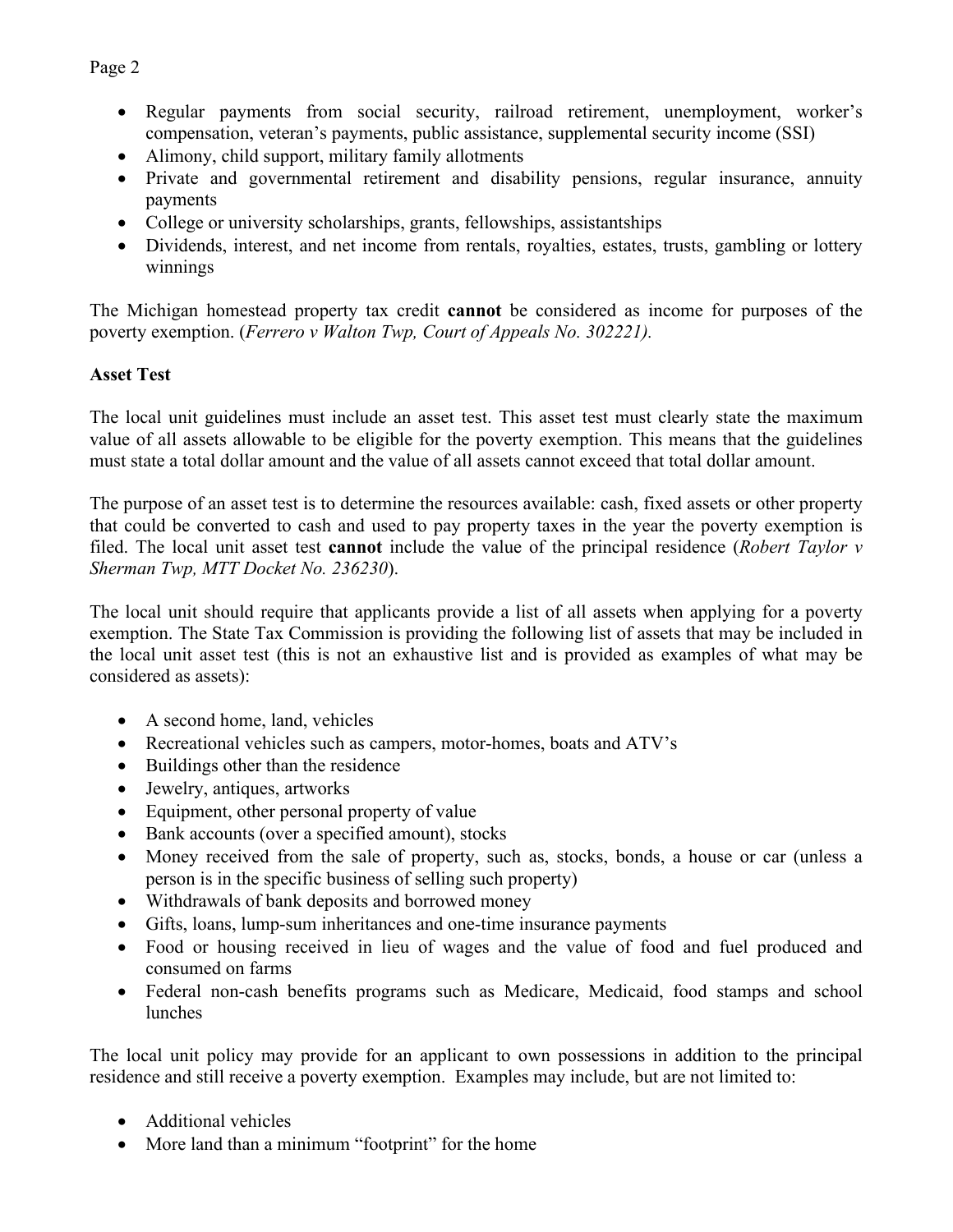Page 3

- Equipment or other personal property of value, including recreational vehicles (campers, motor homes, boats, ATV's etc.)
- Bank account(s) (a maximum amount should be specified)

# **Full or Partial Poverty Exemptions**

PA 253 of 2020 made changes related to granting full or partial poverty exemptions. MCL 211.7u(5) states that if a person claiming the poverty exemption meets all eligibility requirements, the Board of Review shall grant the poverty exemption, in whole or in part, as follows:

- 1. A full exemption equal to a 100% reduction in taxable value for the year in which the exemption is granted; or
- 2. A partial exemption equal to a 50% reduction in taxable value for the year in which the exemption is granted; or
- 3. A partial exemption equal to a 25% reduction in taxable value for the year in which the exemption is granted.

No other method of calculating taxable value may be utilized, except for those percentage reductions specifically authorized in statute, or any other percentage reduction approved by the State Tax Commission. Local assessing units wishing to use any other percentage reduction than what is stated in MCL 211.7u(5) must obtain permission for use of such percentage reduction(s) by filing Form 5738, *Request For Approval of Percentage Reduction in Taxable Value For Poverty Exemptions Under MCL 211.7u* with the State Tax Commission. The State Tax Commission has adopted a Policy Regarding Requests For Percentage Reductions In Taxable Value For Poverty Exemptions Under MCL 211.7u that details how these requests will be processed. The policy and Form 5738 are available on the State Tax Commission's website at [https://www.michigan.gov/statetaxcommission.](https://www.michigan.gov/statetaxcommission)

The State Tax Commission recommends that local assessing units include within their guidelines language and criteria for granting partial exemptions and/or minimum or maximum exemptions.

# **Extension Of Poverty Exemptions**

PA 253 of 2020 adds two provisions in which the local assessing unit can adopt a resolution that would allow a taxpayer to continue to receive a poverty exemption without having to file a new Form 5737 and other required documents each year. Local units **must** adopt resolutions to utilize these provisions and the requirements in the statute must be met.

# **MCL 211.7u(6): Extension For Those Persons Receiving A Fixed Income From Public Assistance**

Local units can adopt a resolution that allows an exemption granted in 2019 or 2020 to carry forward to 2021, 2022 and 2023 for those persons who receive a fixed income solely from public assistance that is not subject to significant annual increases (Federal Supplemental Security Income, Social Security disability or retirement benefits).

Local units can also adopt a resolution for any new exemptions in 2021, 2022 or 2023 to remain exempt for up to 3 years for persons who receive a fixed income solely from public assistance that is not subject to significant annual increases.

A person that receives an extended exemption under MCL 211.7u(6) must file an affidavit rescinding the exemption with the local assessing unit within 45 days after: 1) ceasing to own and occupy the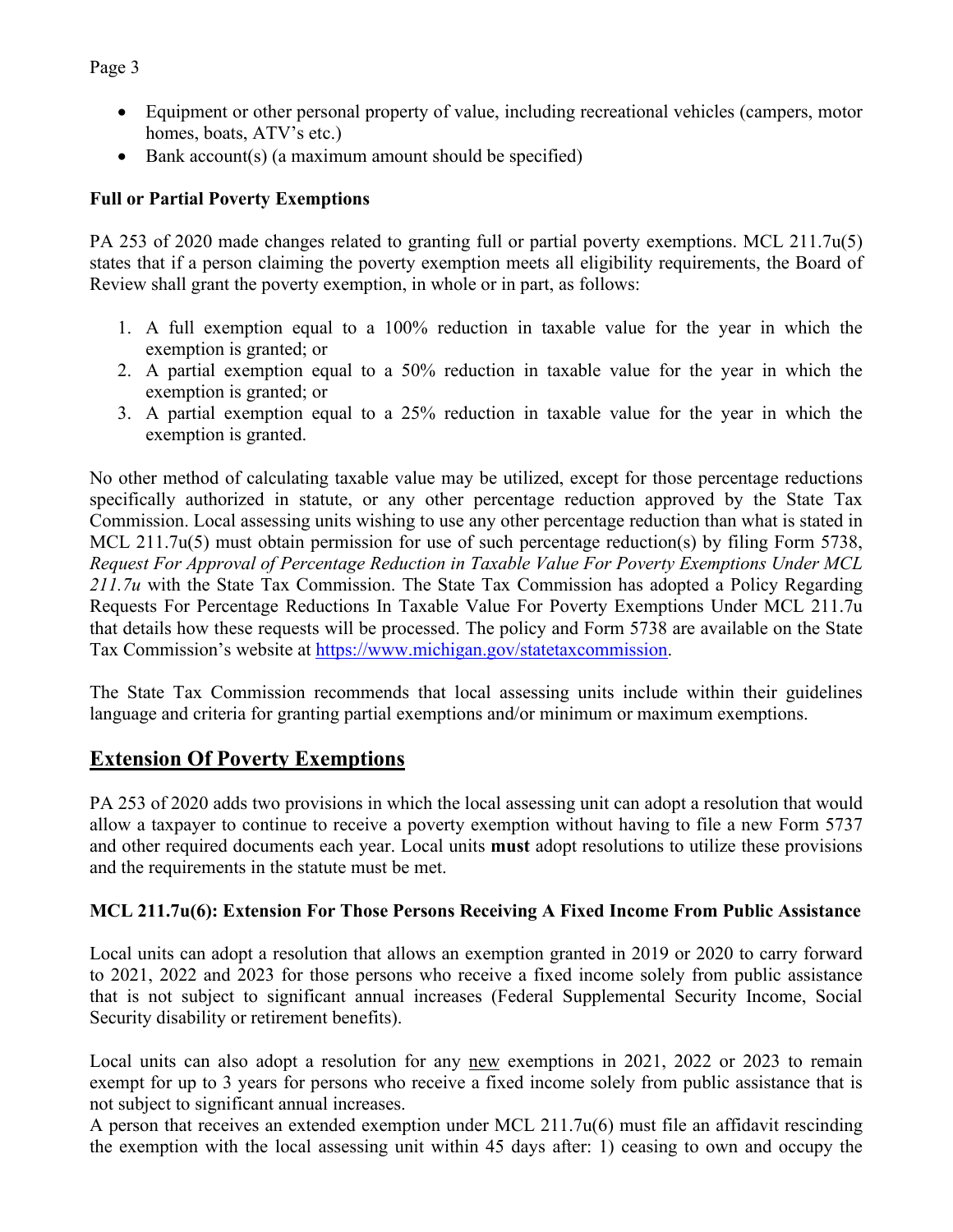## Page 4

property as a principal residence; or 2) a change in household assets or income that defeats eligibility for the poverty exemption. If the person fails to file the required rescission and the property is later determined to be ineligible for the exemption, the person is subject to repayment of any additional taxes with interest as provided in MCL 211.7u(6)(b).

# **MCL 211.7u(8): Extension Applicable to the 2021 Tax Year Only**

If the assessor determines that a person is still eligible for the poverty exemption in 2021 and the person received a poverty exemption for the property in tax year 2019 or 2020, or both, local assessing units can carry the poverty exemption forward for the 2021 tax year, without an application or protest to the Board of Review in 2021. **Local units must adopt a resolution by February 15, 2021 to carry the exemption forward.** If an exemption is carried forward to 2021 no Form 5737 or other documentation is required from the taxpayer and they do not have to protest to a Board of Review. However, the statute provides that the local assessing unit *may* require that the person affirm ownership, poverty, and occupancy status in writing by filing Form 5739.

# **Local Unit Audit Program Requirement**

Local units that adopt a resolution to extend the poverty exemption under MCL 211.7u(6) for up to 3 years for those persons who receive a fixed income solely from public assistance or local units that carry the 2019 and 2020 granted poverty exemptions forward to 2021 under MCL 211.7u(8) must implement an audit program. If found ineligible, the taxpayer is subject to repayment of the taxes plus interest as provided in MCL 211.7u(6)(b). The State Tax Commission's guidance on the required local unit audit program will be published in a separate bulletin.

# **How To Apply For The Poverty Exemption**

To request a poverty exemption, a taxpayer must file:

- 1. Form 5737 *Application for MCL 211.7u Poverty Exemption*
- 2. Form 5739 *Affirmation of Ownership and Occupancy to Remain Exempt by Reason of Poverty*
- 3. All required additional documentation (such as federal/state income tax returns)

Forms 5737 and 5739, along with any additional documentation, must be filed with the local assessing unit where the property is located. **Do not file these forms with the Department of Treasury or the State Tax Commission.** The forms may be submitted to the local assessing unit on or after January 1 but before the day prior to the last day of the December Board of Review during the year in which the exemption is requested.

Taxpayers should contact the local assessing unit directly to verify deadline dates for submission of the forms to ensure the application gets reviewed by a Board of Review during that calendar year.

In addition to filing Forms 5737 and 5739 and any supporting documentation, a taxpayer must do all the following to be eligible for the poverty exemption:

- 1. Own and occupy the property as a principal residence.
- 2. Provide federal and state income tax returns for the current or immediately preceding year, including any property tax credits, for all persons **residing in the principal residence** (disclosure of the income of an owner who is not residing in the principal residence is not